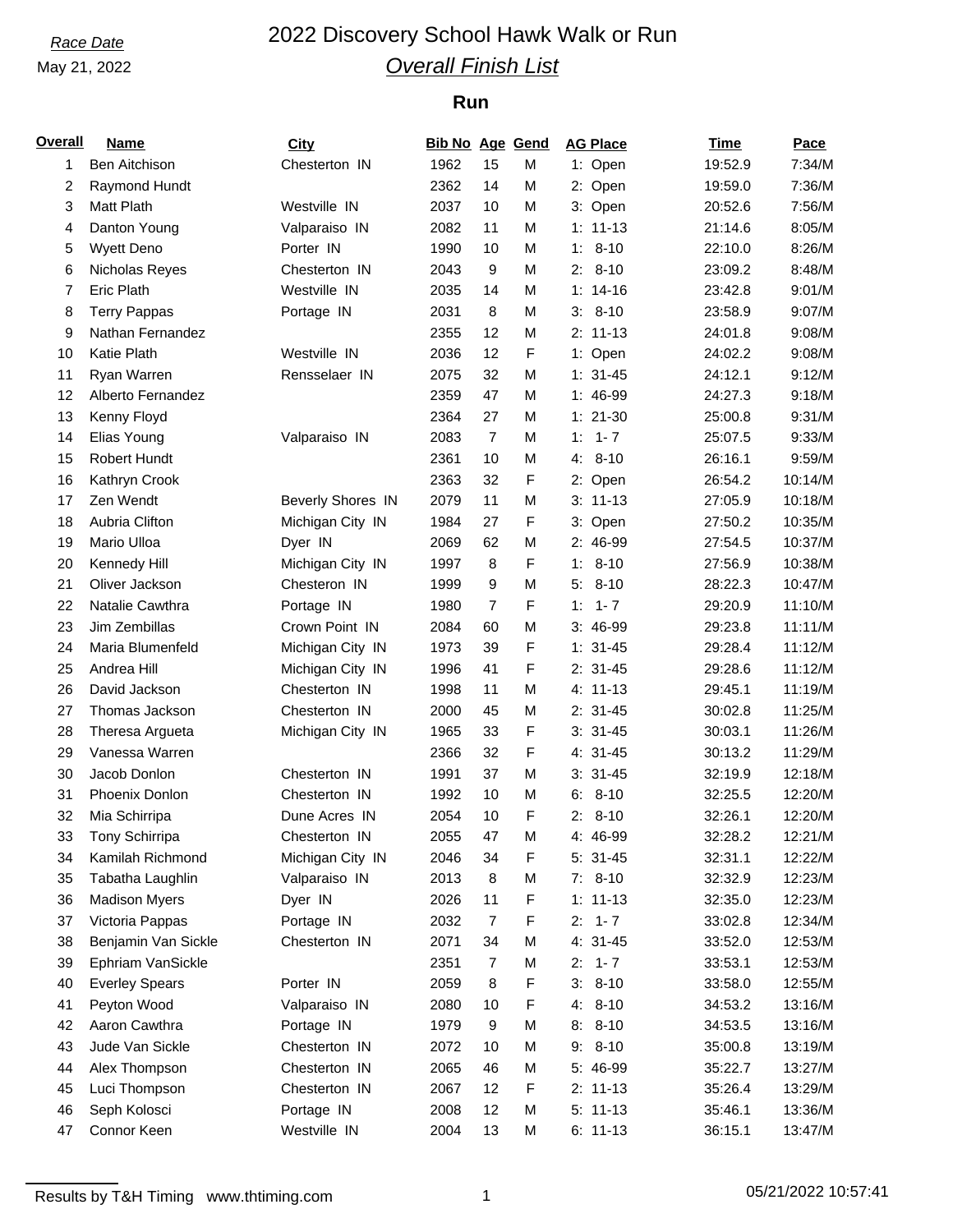## May 21, 2022

## *Race Date* 2022 Discovery School Hawk Walk or Run *Overall Finish List*

### **Run**

| Overall | <b>Name</b>                       | <b>City</b>      | <b>Bib No Age Gend</b> |    |   | <b>AG Place</b> | Time    | Pace    |
|---------|-----------------------------------|------------------|------------------------|----|---|-----------------|---------|---------|
| 48      | Liz Liberto                       | Portage IN       | 2014                   | 48 | F | $1:46-99$       | 36:19.9 | 13:49/M |
| 49      | Cody Keen                         | Westville IN     | 2003                   | 11 | M | $7: 11-13$      | 36:20.5 | 13:49/M |
| 50      | W Vandervliet                     |                  | 2354                   | 44 | M | $5: 31-45$      | 36:23.3 | 13:50/M |
| 51      | Mila Vander Vliet                 | Portage IN       | 2073                   | 12 | F | $3: 11-13$      | 36:29.8 | 13:53/M |
| 52      | <b>Phil Dietrich</b>              |                  | 2357                   | 42 | M | $6:31-45$       | 40:24.8 | 15:22/M |
| 53      | Debra Rueping Vincent             | Chesterton IN    | 2050                   | 62 | F | 2: 46-99        | 42:09.1 | 16:02/M |
| 54      | <b>Archer Gallup</b>              |                  | 2356                   | 13 | М | $8: 11-13$      | 43:36.8 | 16:35/M |
| 55      | Sarena Wahl                       |                  | 2365                   | 33 | F | $6:31-45$       | 43:42.4 | 16:37/M |
| 56      | Amogh Saxena                      | Michigan City    | 2051                   | 8  | M | $10: 8-10$      | 43:52.9 | 16:41/M |
| 57      | Kawthar Alaoui                    | Michigan City IN | 1963                   | 30 | F | $1: 21-30$      | 44:51.4 | 17:03/M |
| 58      | Rebecca Reynolds                  | Valparaiso IN    | 2045                   | 29 | М | $2: 21-30$      | 45:52.6 | 17:27/M |
| 59      | <b>Ezekiel Reynolds</b>           | Valparaiso IN    | 2044                   | 6  | M | $3: 1 - 7$      | 45:53.3 | 17:27/M |
| 60      | Olivia Rivera                     | Michigan City IN | 2047                   | 23 | F | $2: 21-30$      | 46:04.3 | 17:31/M |
| 61      | <b>Tiana Welsh</b>                | Valparaiso IN    | 2078                   | 36 | F | $7: 31-45$      | 46:26.4 | 17:39/M |
| 62      | Cynthia Argueta                   |                  | 2352                   | 8  | F | $5: 8-10$       | 46:46.6 | 17:47/M |
| 63      | <b>Harper Daniel</b>              | Chesterton IN    | 1988                   | 8  | F | $6: 8-10$       | 46:50.5 | 17:49/M |
| 64      | Sabrina Wood                      | Valparaiso IN    | 2081                   | 42 | F | $8:31-45$       | 46:54.4 | 17:50/M |
| 65      | <b>Emily Burns</b>                | Chesterton IN    | 1977                   | 44 | F | $9: 31-45$      | 47:12.4 | 17:57/M |
| 66      | Max Burns                         | Chesterton IN    | 1978                   | 12 | М | $9: 11-13$      | 47:14.0 | 17:58/M |
| 67      | Bella Schirripa                   | Dune Acres IN    | 2053                   | 12 | F | 4: 11-13        | 47:41.9 | 18:08/M |
| 68      | L Thompson                        | Chesterton IN    | 2066                   | 14 | F | $1: 14-16$      | 47:42.7 | 18:09/M |
| 69      | Avriana Spears                    | Porter IN        | 2058                   | 9  | F | $7: 8-10$       | 47:55.4 | 18:13/M |
| 70      | Taylor Kozlowski                  | Michigan City IN | 2011                   | 31 | F | 10: 31-45       | 48:31.8 | 18:27/M |
| 71      | Desi Robertson-Thompson           | Chesterton IN    | 2048                   | 46 | F | 3: 46-99        | 48:46.3 | 18:33/M |
|         |                                   |                  |                        | 10 | F | $8: 8-10$       | 50:17.4 | 19:07/M |
| 72      | Marianna Argueta<br>Prim Namakula |                  | 2353                   |    |   | $9: 8-10$       |         | 19:08/M |
| 73      |                                   | Michigan City IN | 2029                   | 10 | F |                 | 50:18.4 |         |
| 74      | Ellianah Nabatanzi                | Chesterton IN    | 2028                   | 6  | F | $3: 1 - 7$      | 50:21.4 | 19:09/M |
| 75      | Jennifer Dietrich                 |                  | 2360                   | 44 | F | $11: 31 - 45$   | 51:07.9 | 19:27/M |
| 76      | Joshua Vincent                    | Chesterton IN    | 2074                   | 10 | M | $11: 8-10$      | 51:27.8 | 19:34/M |
| 77      | Ronnie Welsh                      | Valparaiso IN    | 2077                   | 12 | M | $10: 11-13$     | 52:47.0 | 20:04/M |
| 78      | Tabatha Laughlin                  | Valparaiso IN    | 2012                   | 39 | F | 12: 31-45       | 53:24.7 | 20:19/M |
| 79      | Lourdes Upton                     | Valparaiso IN    | 2070                   | 53 | F | 4: 46-99        | 53:33.8 | 20:22/M |
| 80      | Sharese Corley                    | Valparaiso IN    | 1986                   | 49 | F | 5: 46-99        | 53:34.0 | 20:22/M |
| 81      | Jennifer Myers                    | Valparaiso IN    | 2025                   | 43 | F | 13: 31-45       | 53:37.3 | 20:23/M |
| 82      | Payton Myers                      | Dyer IN          | 2027                   | 8  | М | 12: 8-10        | 53:38.7 | 20:24/M |
| 83      | Juliana Pappas                    | Portage IN       | 2030                   | 39 | F | 14: 31-45       | 55:37.9 | 21:09/M |
| 84      | Julianna Daniel                   | Chesterton IN    | 1989                   | 34 | F | 15: 31-45       | 55:43.3 | 21:11/M |
| 85      | Johnathen Welsh                   | Valparaiso IN    | 2076                   | 12 | М | $11: 11-13$     | 56:45.6 | 21:35/M |
| 86      | Lelia Gallup                      |                  | 2358                   | 10 | F | $10: 8-10$      | 57:19.2 | 21:48/M |
| 87      | Arnas Saxena                      | Michigan City    | 2052                   | 8  | F | $11: 8-10$      | 57:27.7 | 21:51/M |
| 88      | Sahana Rajesh                     | Valparaiso IN    | 2039                   | 7  | F | $4: 1 - 7$      | 58:31.5 | 22:15/M |
| 89      | Parker Kolosci                    | Portage IN       | 2007                   | 8  | F | $12: 8-10$      | 58:33.2 | 22:16/M |
| 90      | Joe Kolosci                       | Portage IN       | 2006                   | 43 | М | $7:31-45$       | 58:33.7 | 22:16/M |
| 91      | Shannon Kolosci                   | Portage IN       | 2009                   | 41 | F | 16: 31-45       | 59:41.2 | 22:42/M |
| 92      | Zoe Kolosci                       | Portage IN       | 2010                   | 19 | F | $1: 17-20$      | 59:43.6 | 22:43/M |
| 93      | Val Blumenfeld                    | Michigan City IN | 1975                   | 66 | F | 6: 46-99        | 59:48.9 | 22:45/M |
| 94      | Justine Blumenfeld                | Chesterton IN    | 1971                   | 36 | F | 17: 31-45       | 59:57.8 | 22:48/M |

Results by T&H Timing www.thtiming.com 2 2 05/21/2022 10:57:42